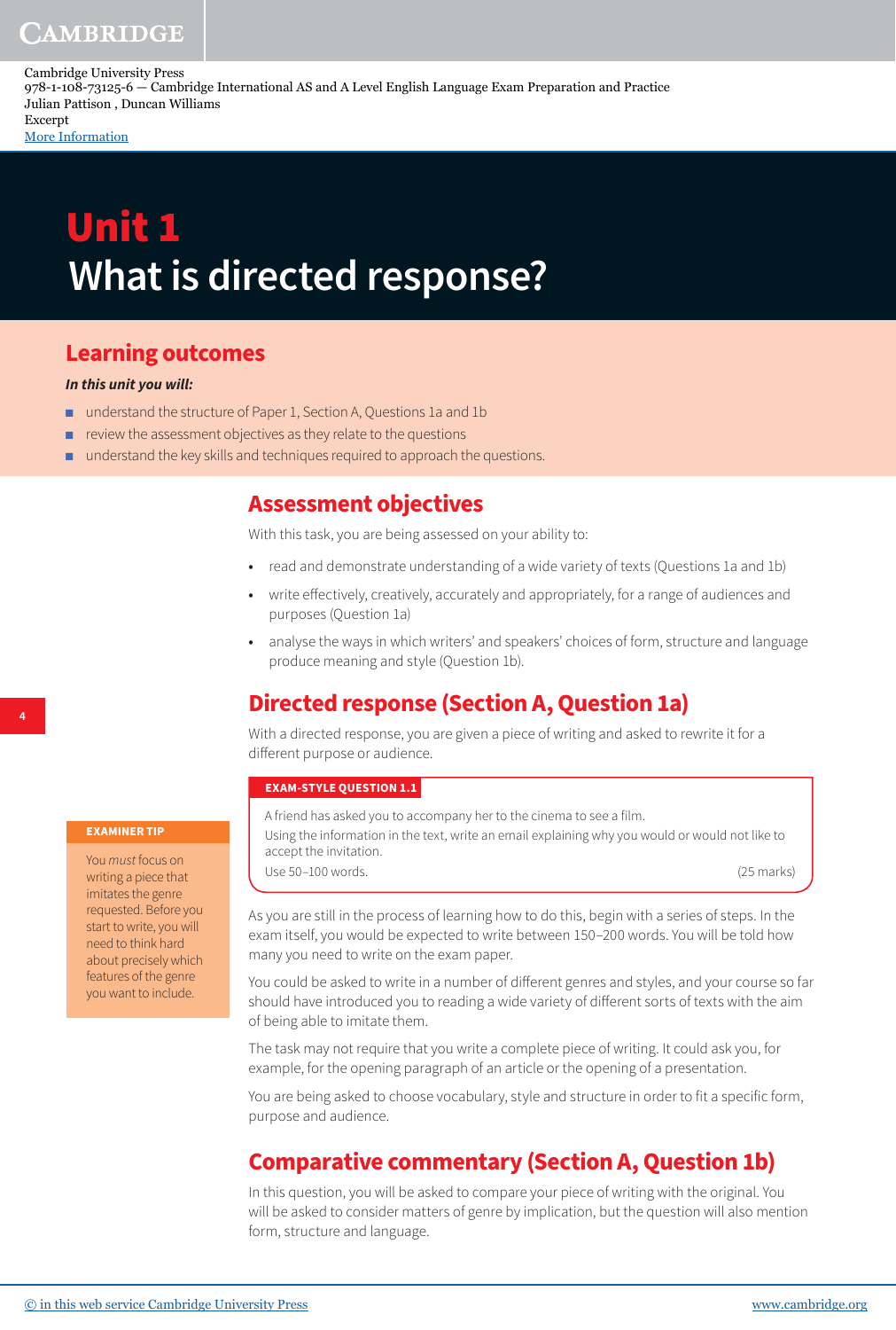Cambridge University Press 978-1-108-73125-6 — Cambridge International AS and A Level English Language Exam Preparation and Practice Julian Pattison , Duncan Williams Excerpt [More Information](www.cambridge.org/9781108731256)

**Unit 1: What is directed response?**

This will help to get you to identify and comment on features of both texts.

You will need to convey your insights in an appropriate style and in a structured piece of writing.

## **What skills will I need?**

The tasks ask that you bring your knowledge of another genre (in this case, email) to the original.

You also need to select relevantly from material in the original text.

You will need strategies to ensure that you write a comparison, not simply a description of the characteristics of each of the pieces of writing.

## **What do I already know?**

You need to bring to your thinking your other knowledge about how writing works.

For Question 1a, the following checklist contains questions you should ask yourself:

| <b>Text features</b>                           | <b>Questions for my writing</b>                                                                                       |
|------------------------------------------------|-----------------------------------------------------------------------------------------------------------------------|
| <b>Sentence structure (grammar and syntax)</b> | Should I write long sentences, short<br>sentences, fragments?                                                         |
| Point of view                                  | Should I write in the first person (using the<br>word 'I') or be more impersonal? I could also<br>address the reader. |
| Layout                                         | Are there any genre features (headlines, etc.)<br>that I should try to replicate?                                     |
| <b>Lexis</b> , diction (word choice)           | What sort of words should Luse?                                                                                       |
| Images/metaphors (figurative language)         | Should I try to make points by using non-<br>literal language?                                                        |
| <b>T</b> one                                   | Am I trying to be formal/informal?                                                                                    |
| <b>Structure/shape of the whole</b>            | How is the piece of writing made coherent?                                                                            |

**Table 1.1:** SPLLITS letters to help with writing

#### **EXAMINER TIP**

As soon as you get into the exam, write down the mnemonic 'SPLITTS'. It will remind you of what you are looking for in the original text, and also what aspects of genre you should be considering for your own writing.

**Reflection:** All the features in Table 1.1 combine to create what you might call an author's written style. Are you able to think of 15 words ('terse' or 'verbose' might be examples) of words you could use to characterise a writer's style?

For Question 1b, you will need a strategy for comparing your own writing against the original. You will be making use of Table 1.1 and Table 2.1 on p. 19.

#### **KEY TERM**

**lexis:** all the words in a language

#### **EXAMINER TIP**

You need to think about why a writer chooses a word and what effect, in particular, they are hoping to achieve. For example 'cheerful,' 'exultant', 'glad' are close synonyms but each would have a different effect in a sentence.